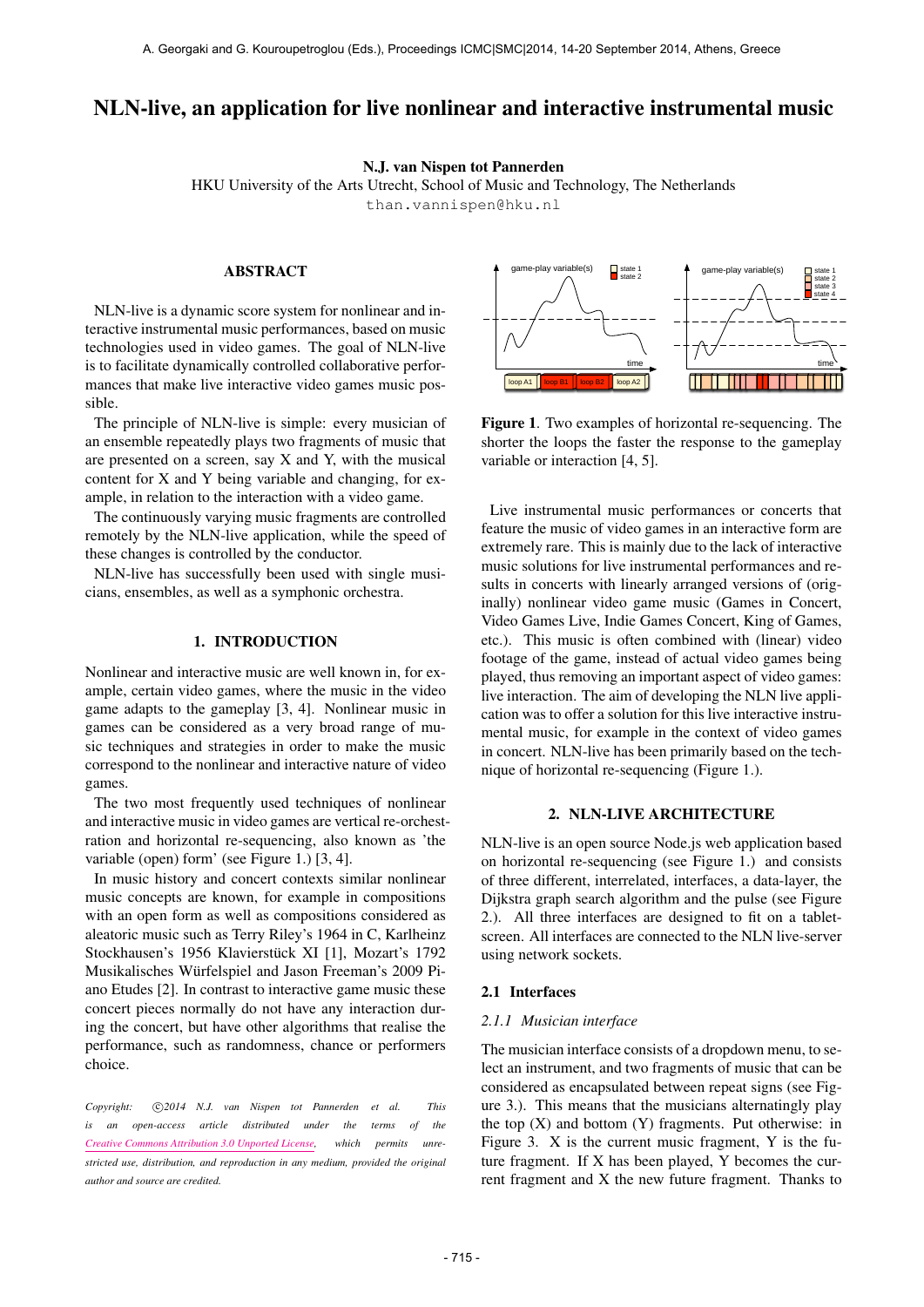

Figure 2. Basic architecture of NLN-live.

a coloured border around the current fragment (fragment X in Figure 3.) every musician knows which music fragment to play. The musical content of individual fragments changes once they have been played, while becoming the future fragment.

Musicians can always read ahead, since there is always a currently playing and future fragment.

The musicians could theoretically receive an endless sequence of music fragments and keep playing without turning a page, as their parts are controlled remotely and dynamically.



Figure 3. Two music fragments X, Y, encapsulated between repeat signs and with a border around the current music fragment.

The conductor performs the same role as in traditional performances and informs the musicians about the tempo and pulse of the music.

### *2.1.2 Conductor interface*

The conductor has a similar interface as the musicians with two (a current and a future) music fragments being presented. Because of the size of the score, the music fragments are presented on a left and a right page on two separate tablets, or on a computer screen. It is the conductor, or the conductor-assistant  $\frac{1}{1}$ , who determines when the next music fragment should be presented to all musicians by tapping (or clicking) on the screen of one of the presented fragments. This tapping in the conductor interface (Figure 2.) can be considered as the pulse of the NLN-live application (see: section 2.4 ).

#### *2.1.3 Interpreter interface*

The interpreter interface determines the variable to which the interactive music should respond. This interpretation can be connected to a separate algorithm, or application, such as a video game, but can just as well be a slider controlled by a music director. The value or state of the interpreter interface eventually determines which music fragments will be played.

On a linear slider with for example 3 values, a state of 2 would mean that music fragments that are member of group 2 are requested to be presented to the musicians and conductor. The (Dijkstra) search algorithm (see: section 2.3) finds the shortest path to music fragments that correspond to this requested state.

The linear slider of the interpreter can be considered as a state selector and a 2, 3 or multidimensional interface (see Figure 5.) could also be used, depending on the interactions and possible connections between music fragments.

# 2.2 Data layer

Every interactive music piece consists of music fragments with unique ids (nodes) stored in separate folders for every instrument and a database with all relations between these nodes (edges).

## *2.2.1 Music fragments*

In the current version of NLN-live the music fragments for the conductor (score) and all musicians (parts) are presented as 1 to 5 bars .PNG images, prepared in music notation software Finale 2012 and exported in bulk as .PNG images using Finale Script (see an example in Figure 4.).



# *2.2.2 Nodes and edges*

The database of music fragments (node ids) and their relations (edges) used in NLN-live was created using the graph visualisation environment arborjs' 'Halfviz'  $2 \text{ (a dot-inspired)}$ mostly declarative format for describing graph relationships).

When the conductor interface requests a new node (a new music fragment), the search algorithm finds a path to possible successors for the current node based on the current (requested) state of the interpreter interface and the currently playing node. The outcome of the search algorithm is the shortest path to a node matching the interpreters state and this outcome is distributed to the conductor interface as well as all musician interfaces. The conductor and musician interfaces use exactly the same node ids to present

<sup>&</sup>lt;sup>1</sup> Because the conductor might want to use both hands for conducting, and not for tapping or clicking, the conductor-assistant can do that for the conductor on a separate tablet or computer

<sup>2</sup> <http://arborjs.org/halfviz>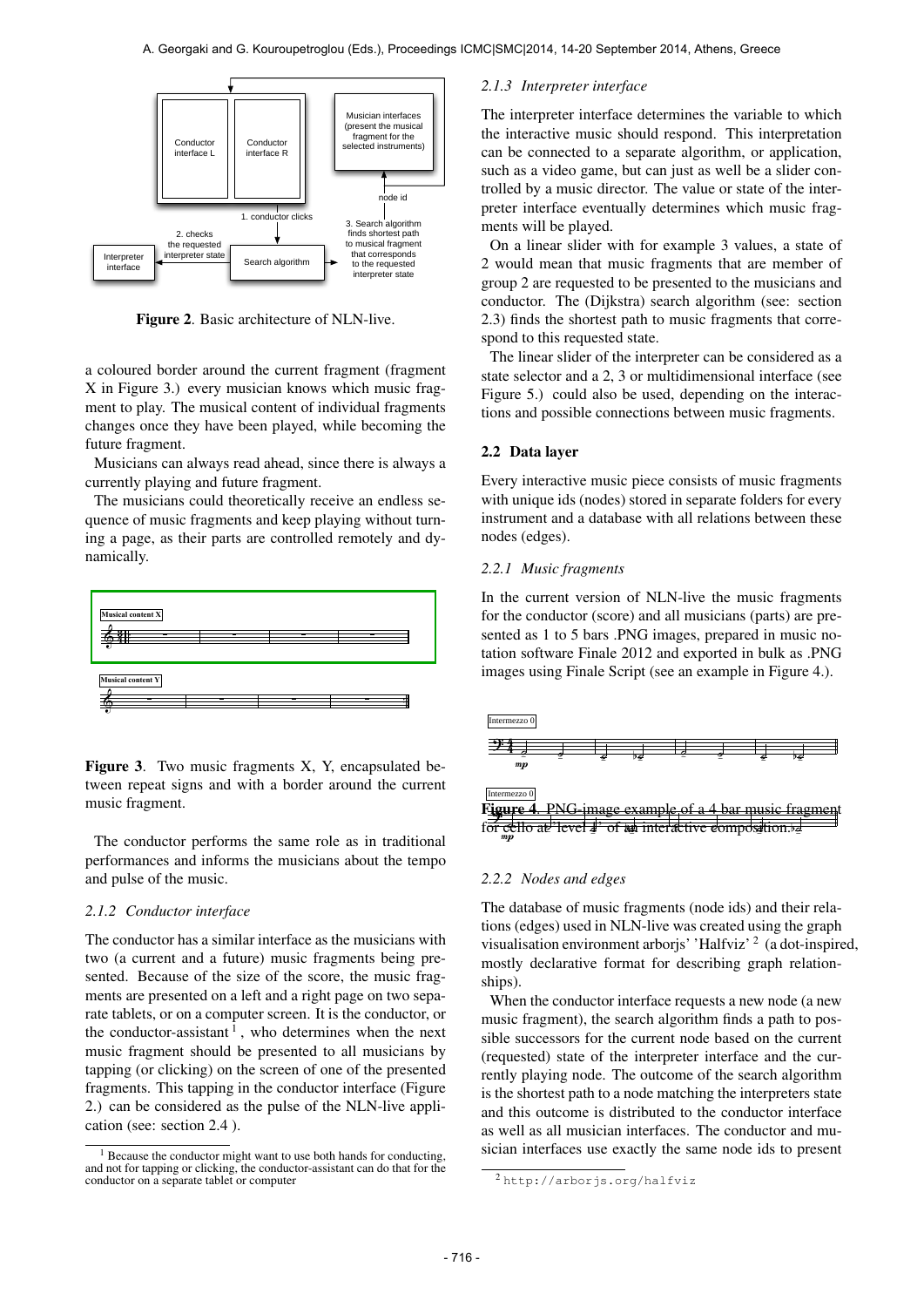the music fragment for their corresponding (selected) instrument.

# 2.3 Graph search algorithm

To find the shortest path to a new node which matches the interpreters state an altered version of Dijkstra's algorithm is used. The regular version of Dijkstra's algorithm searches for the shortest path from node A to node B in a graph. The altered version of the algorithm searches for the shortest path from node  $A[1]$  to any node in a group of nodes B[] that match the interpreters state. It checks if any of the neighbouring nodes is in group B[], it then checks if any of their neighbours which were not checked yet are in group B[] and so on.

In Dijkstra's algorithm this calculation is done in a specific order, which will be the same every time the algorithm is run. This would mean that when the algorithm finds a path from A[1] to B[] it will always end up returning the same node as the solution, for example B[2], but it might be possible that more than one of the nodes in group B[] have a similar distance to A[1] as B[2]. For a musical application it doesn't make sense to always choose one of two possibilities if the other possibility is just as good. To solve this issue the algorithm continues, even after a first shortest path has been found for A[1] to a node in B[], to find all shortest paths to nodes in B[] and then randomly returns one of the found shortest paths.

Another adaptation to the original Dijkstra algorithm is the support for finding a path from node  $A[1]$  to itself, if the graph data would allow for it. In the NLN-live application this result would be considered as a direct neighbour.

# 2.4 The pulse

# *2.4.1 Timing*

The conductor directs the musicians and sets the tempo of the piece.

By tapping (or clicking) in the conductor interface, after a music fragment has been played, the conductor decides 'the pulse' of the NLN-live application, or how fast a new fragment is presented. This speed is of course related to the conducting tempo, and the number of measures per musical fragment.

# *2.4.2 Latency*

Conductors, as well as musicians, are used to reading ahead. This means that sight reading could actually be considered as sight reading of future (1 or 2 measures) musical material. These future measures, that need to be presented to the conductor and musicians, can be considered as the 'latency' of the musical system (the NLN-live application already presents music fragment Y in Figure 3., while music fragment X is being played, delaying the responsiveness to the interaction).

Early tests with professional musicians (from the Dutch Radio Philharmonic Orchestra) demonstrated that showing 2-4 measures in advance, in a moderate tempo, is enough to read ahead, although conductors and musicians mentioned that it would be more comfortable if they could see more measures in advance. Musicians also mentioned that a head start of 2 seconds is the bare minimum.

More experience and testing with the NLN-live application in live concerts is recommended to elaborate on the matter of sight reading and reading ahead in nonlinear music contexts.

These early tests led to the disclaimer for composers to write music that would consist of music fragments of at least 2-4 measures. In regard to the responsiveness and latency of the interactive music system, the music fragments were not allowed to be longer than 4-6 measures (the longer the music fragments are, the longer the, potential, response time to the interaction will be [5]). These compact music fragments also make it possible to easily fit the current and future music within the two staffs X and Y.

## 3. MUSICAL RESULTS

The NLN-live application has been tested with solo musicians, ensemble as well as a full symphonic orchestra.

## 3.1 *Musikalisches Wurfelspiel ¨*

*Musikalisches Würfelspiel* compositions by Mozart (K. 516f) and others have been prepared for the NLN-live application. Because of the short (1 bar) music fragments these become quite challenging pieces, when using the default musician interface which shows only 2 fragments.

# 3.2 *Mood Music*

At the occasion of the release of a new version of [http:](http://ikcomponeer.nl) [//ikcomponeer.nl](http://ikcomponeer.nl) (an online interactive composition tool for children) an interactive piece has been written by Than van Nispen tot Pannerden. The composition was based on the affective circumplex model with a 2-dimensional valence-slider, or state-switcher, making it possible to select music considered 'neutral', 'content', 'happy', 'sad' or 'angry', with appropriate musical transitions (see Figure 5.) [6].

Unfortunately the concert, including this interactive composition, was cancelled due to 2013 cuts in funding by the Dutch government.



Figure 5. Simplified model of the affective circumplex model, usuable as a 2 dimensional slider for the interpreter interface.

#### 3.3 *Space Invaders*

The Arnhem Philharmonic Orchestra (Het Gelders Orkest) premiered an interactive composition by Stan Koch and